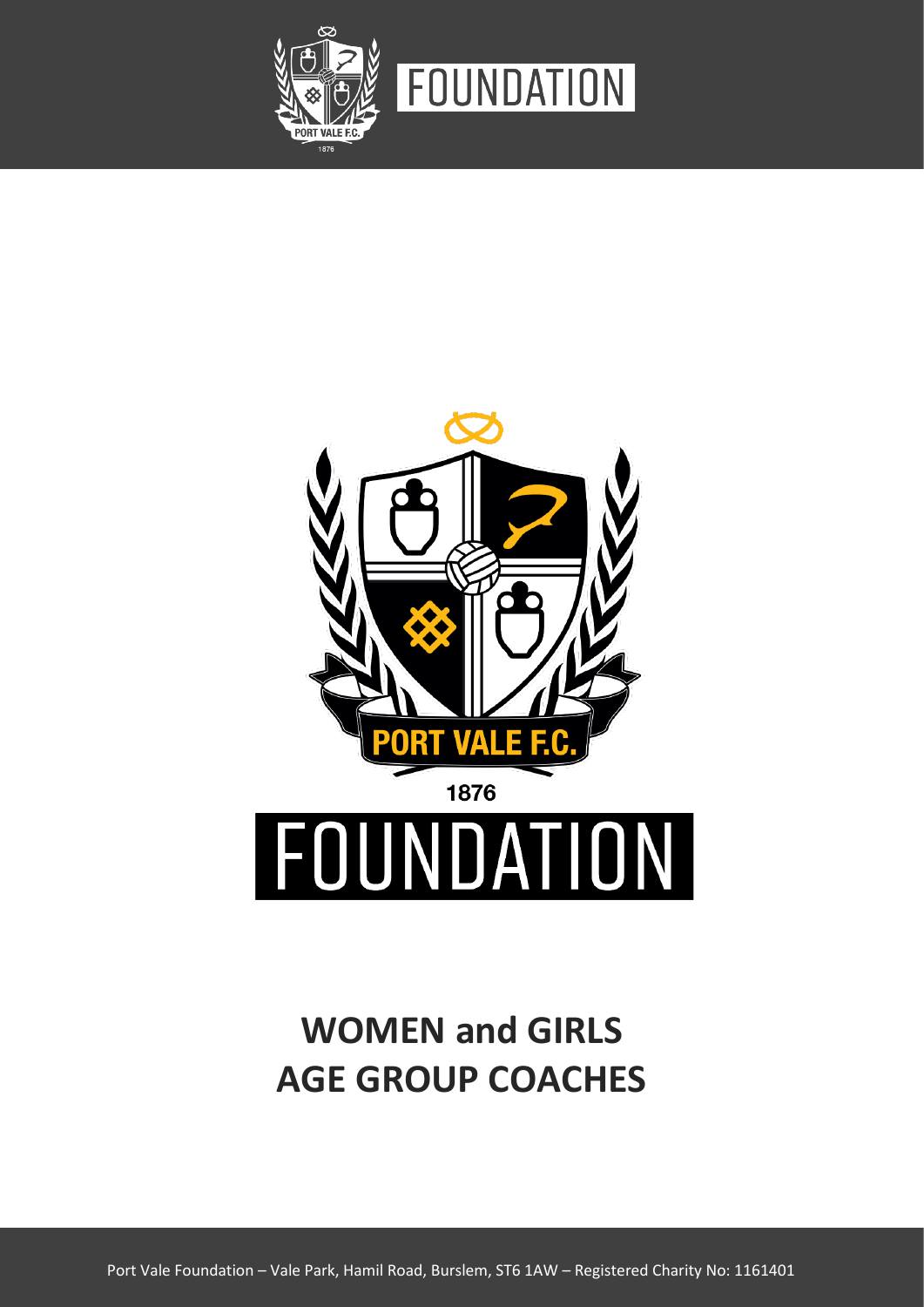**Port Vale Foundation use the power of Port Vale Football Club** *to create opportunities to engage, motivate and inspire people to improve their lives and their communities.* 

We are a values led organisation and strive to live and breathe them each and every day. Our values are:

- **Passionate** We are passionate about supporting the people of Stoke on Trent and Staffordshire to improve their lives and their communities
- **Collaborative** We foster and develop innovative partnership with wide ranging organisations to maximise our impact and outcomes
- **Integrity**  We use a robust evidence base and proven practice to inform decisions, measure impact and sustain our activity
- **Inclusive** We create opportunities for everyone from every background to take part in our programmes and have positive experiences, which lead them to fulfil their potential
- **Excellence** We provide high quality experiences and support for participants, partners, professionals and staff
- **Proud** We celebrate success and are visible to everyone, meaning we are valued by our club, our partners and our community.

In order to fulfil our mission, we are actively looking to contribute to local, regional and national priorities, using the Port Vale Football Club Foundation brand to positively impact on a range of agendas such as increasing sport and physical activity, improving health, increasing education standards and improving community cohesion.

To focus and influence the Port Vale FC Foundation in achieving our mission whilst supporting and tackling local priorities, our work is categorised under four core areas:

- Sport & Physical Activity
- Health & Well-being
- Education & Employability
- Community Engagement

Under each of our areas, we also identify a number of priorities for Port Vale FC Foundation that are aligned to various local, regional and national plans and strategies – ensuring that our work contributes to the wider strategic context for Sport, Health, Education and Inclusion.

# **Role Profile Women`s & Girls Age Group Coaches**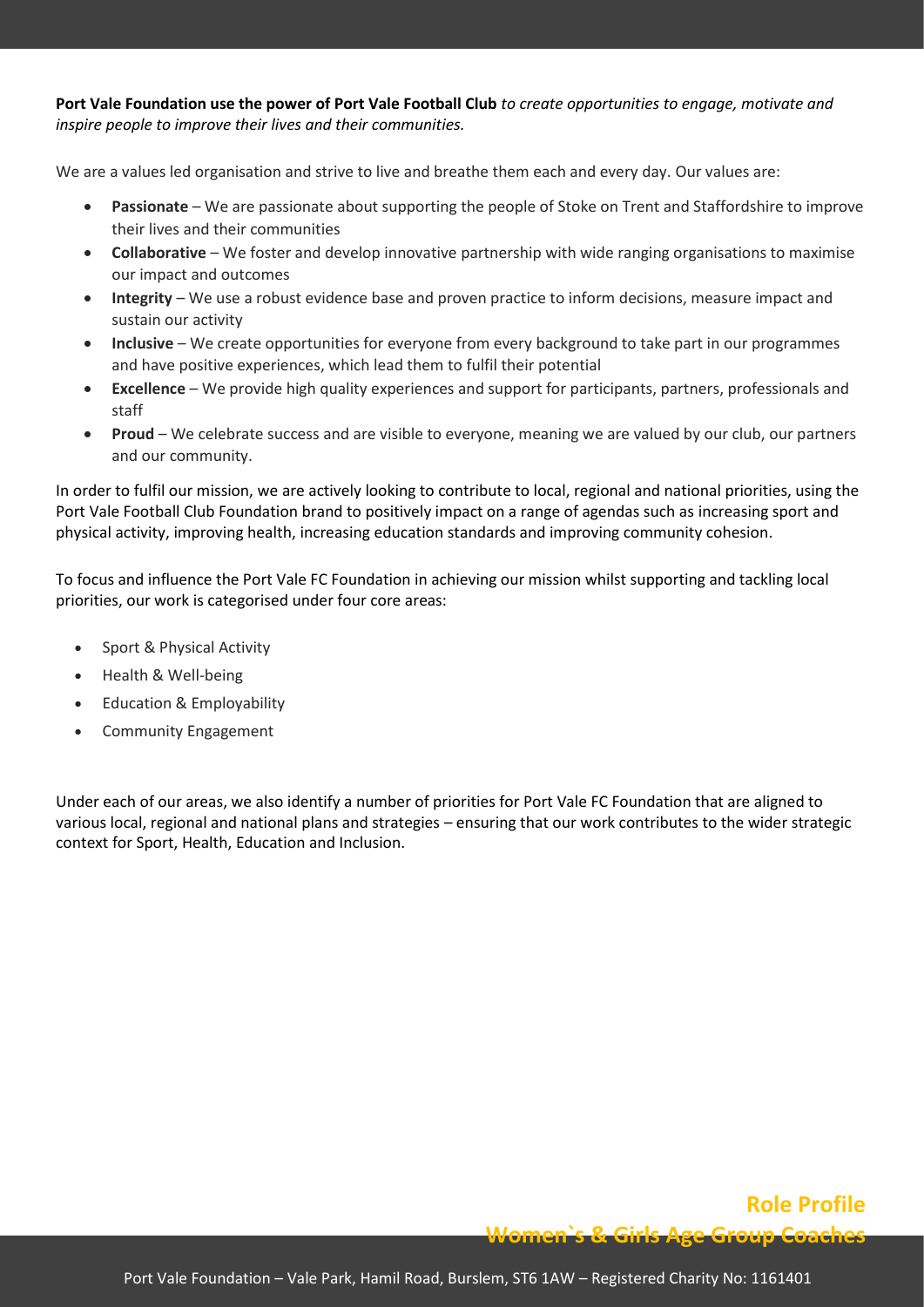**Reports to:** Football Development Manager

**Hours:** Sessional ( Training and Match Days) **Pay Scale:** Sessional Fees apply

#### **Role Purpose:**

The post-holder will be responsible for overseeing the planning, delivery and evaluation of high-quality football development coaching sessions connected to PVFC Women and Girls section.

You will be the designated lead coach for an age group in one of the following groups.

Under 9s – First Team

#### **Main responsibilities and accountability**

- To have a lead role with a specific age group in the Foundations Women's and Girls section.
- To delivery high quality coaching / training sessions linked to the PVFC player pathway.
- To manage and coach a team through its respective games programme.
- To give first aid treatment where necessary
- Lead by example by creating exceptional session delivery plans at all times
- To Plan, deliver and evaluate player coaching plans
- To ensure the correct procedures are adopted in the event of an emergency.
- To collect and record and data
- To keep player logs linking to performance reviews and development of players linked to the Mi Mentor platform
- To liaise with referees and other team managers in an efficient and professional conduct
- To be the point of contacts on a day to day basis providing effective communication with parents
- To support the effective administration of a PVFC Women`s and Girls Team
- To laisse directly with league administrators when required
- To monitor player attendances and provide regular activity reports
- To represent PVFC and your age group and any local, regional and National meetings / events.
- To carry out any other duties that may be reasonably requested by the Foundation

#### **Key skills and Experience**

- Experience of managing a team and working within a team with proven success, relating well to a range of diverse people
- Experience in coaching / managing a football team
- Knowledge and experience of the Women's and Girls game
- Experience of giving constructive and timely feedback to players and seeks it in return
- Ability to build relationships, building rapport and working in a collaborative way
- Effective at communicating with others using a range of methods including formal and informal routes, presenting information which influences and has a positive impact on audiences.
- Experience of Influencing people, giving and receiving constructive feedback
- A strong and effective decision maker, bravery and committed to making effective decisions
- Experience of showing initiative and is willing to take decisions within the accepted parameters of the role. Sharing appropriate and timely information with others and recognises when to refer up to more senior colleagues.
- Experience in supporting the planning, delivery and evaluation of football coaching sessions.
- Knowledge of The FA's National Game Strategy
- Ability to develop and maintain strong relationships with key partners
- The ability to work under own initiative and be pro-active in driving the organisation forward
- Flexible to work evenings and weekends.
- Proficiency with Microsoft Office package and excellent IT skills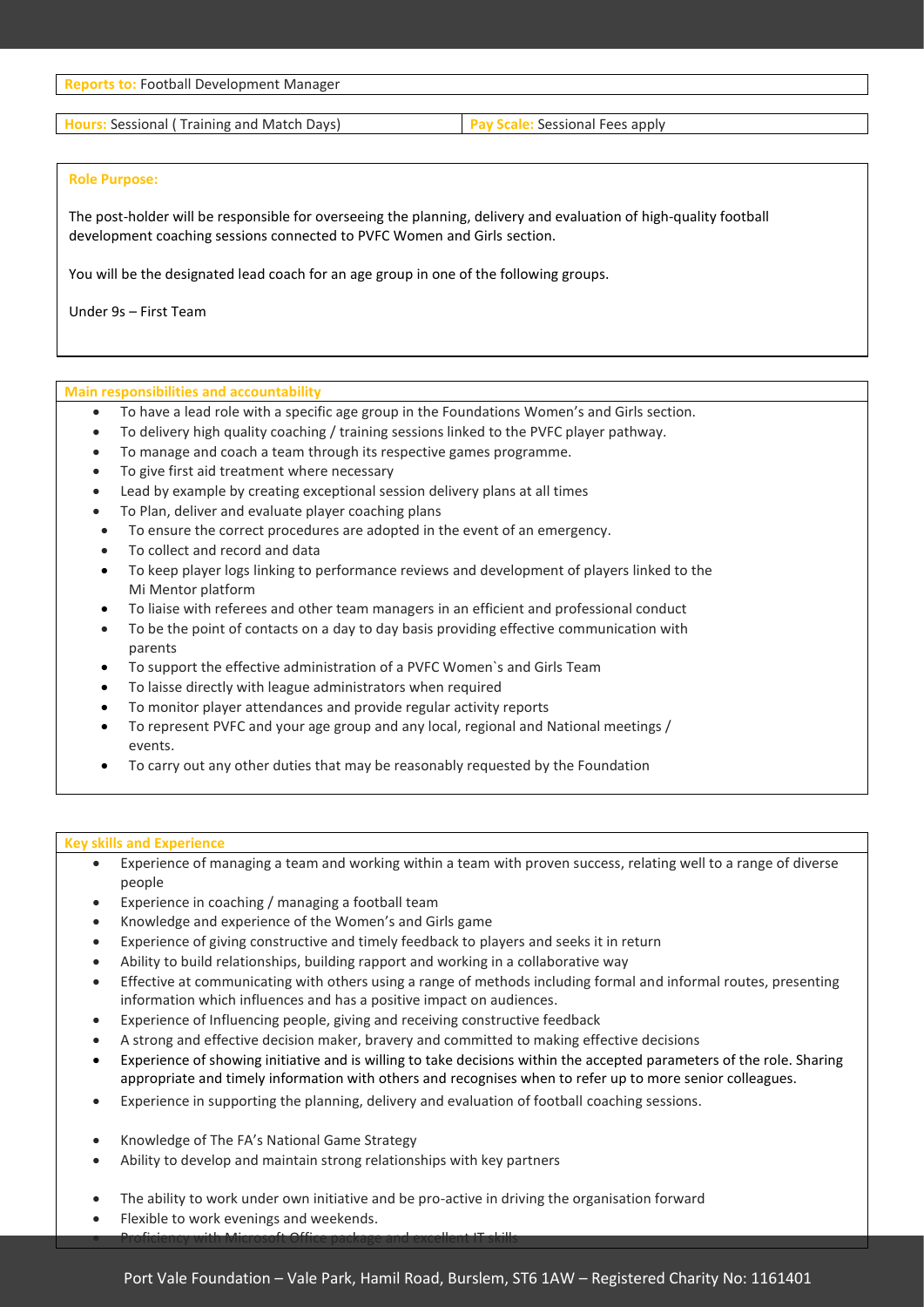- Excellent verbal and written communication skills
- Outstanding attention to detail
- Strong time and task management skills

#### **General**

- Ensure the Values of Port Vale Foundation are adhered to throughout the department
- To represent Port Vale Foundation in a professional manner at all times; to include dress, presentation, hygiene, attitude, conduct and professionalism.
- To be aware of and comply with current Health and Safety Regulations and the Foundations Health and Safety policy and procedures as they relate to the duties and responsibilities of the post.
- To undertake any appropriate training as required.
- To maintain awareness of risks and feed these into the formal risk management process and also to control the risks inherent in your job and report any risk concerns to your manager.
- To be aware of and adhere to the Foundations codes of conducts.
- To undertake any other duties that may be reasonably allocated to the post holder commensurate with the grading and responsibilities of the post.
- To be aware of our Company Policies and Procedures which may be updated from time to time; to ensure that your actions and behaviour are consistent with and champion the requirements of those policies and procedures at all times

## **Person Specification – Football Development Coordinator**

|                                                             | Essential/Desirable | How Assessed |  |  |
|-------------------------------------------------------------|---------------------|--------------|--|--|
| <b>Relevant Experience</b>                                  |                     |              |  |  |
| Previous experience Delivering/Leading Football Development | Essential           | Interview/CV |  |  |
| Sessions for female pathways.                               |                     |              |  |  |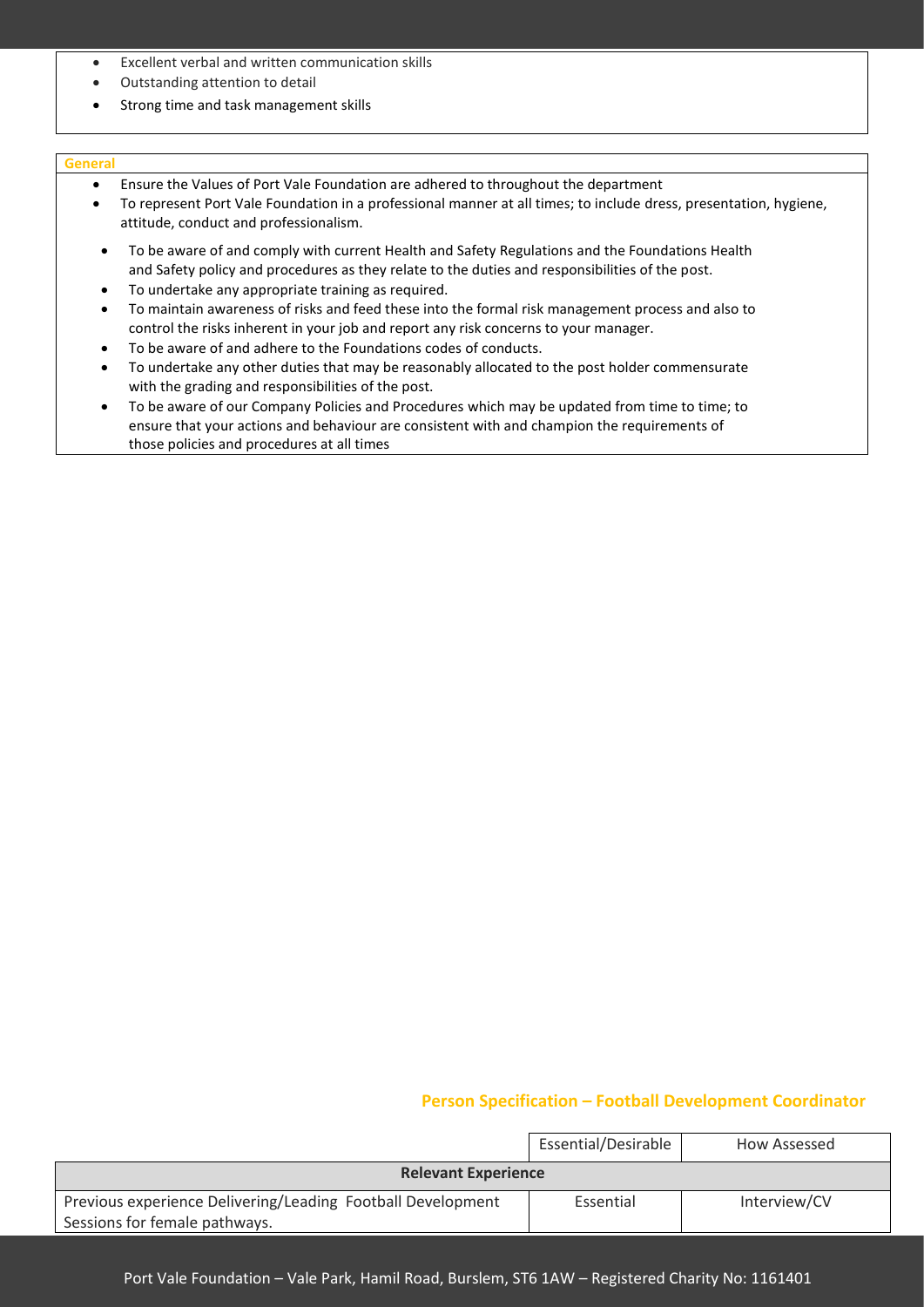| Experience of a working capacity within professional football                                                    | Desirable | Interview/CV              |  |  |
|------------------------------------------------------------------------------------------------------------------|-----------|---------------------------|--|--|
| environment.<br>Experience in Girls and Women's Football                                                         | Desirable | Interview / CV            |  |  |
|                                                                                                                  |           |                           |  |  |
| Previous Experience of running coaching courses to governing<br>body standards.                                  | Essential | Interview/CV              |  |  |
| Planning, delivering and generating income through charged                                                       | Essential | Interview/CV              |  |  |
| football activities.                                                                                             |           |                           |  |  |
| Evaluating impact of sessions / player performance                                                               | Desirable | Interview/CV              |  |  |
| <b>Formal Academic Qualifications</b>                                                                            |           |                           |  |  |
| <b>GCSE Maths and English C+</b>                                                                                 | Essential | CV/Certificates           |  |  |
| Further Education around Football / Sports Development                                                           | Desirable | CV/Certificates           |  |  |
| Degree in a sport/educational related subject                                                                    | Desirable | CV/Certificates           |  |  |
| <b>Vocational Qualifications and Training</b>                                                                    |           |                           |  |  |
| National coaching qualification endorsed by the sport's governing<br>body                                        | Essential | CV/Certificates/Interview |  |  |
| First Aid & Safeguarding Certificates                                                                            | Essential | CV/Certificates/Interview |  |  |
| <b>Enhanced DBS Check</b>                                                                                        | Essential | CV/Certificates/Interview |  |  |
| <b>FA Licensed Coach Member</b>                                                                                  | Desirable | CV/Certificates/Interview |  |  |
| Health & Safety at Work                                                                                          | Desirable | CV/Certificates/Interview |  |  |
| <b>Specialist Knowledge</b>                                                                                      |           |                           |  |  |
| <b>UEFA 'C' Licence</b>                                                                                          | Desirable | CV/Certificates/Interview |  |  |
| Age appropriate/ F.A. Youth Awards                                                                               | Essential | CV/Certificates/Interview |  |  |
| <b>FA Talent ID</b>                                                                                              | Desirable | CV/Certificates/Interview |  |  |
| FA introduction to Football                                                                                      | Essential | CV/Certificates/Interview |  |  |
| <b>Job Related Skills and Abilities</b>                                                                          |           |                           |  |  |
| Be able to communicate effectively with participants, customers,                                                 | Essential | Interview/CV              |  |  |
| visitors and staff<br>Good IT Skills, including word processing, spreadsheets and                                | Essential | Interview/CV              |  |  |
| databases                                                                                                        |           |                           |  |  |
| Ability to deliver KPIs against project plans on time and within<br>budget.                                      | Essential | Interview/CV              |  |  |
| Ability to work under own initiative and be pro-active in driving                                                | Essential | Interview/CV              |  |  |
| the organisation forward<br><b>Physical Requirements and Personal Attributes</b>                                 |           |                           |  |  |
| To represent Port Vale Foundation in a professional manner at all                                                | Essential | Interview/References      |  |  |
| times; to include dress, presentation, hygiene, attitude, conduct                                                |           |                           |  |  |
| and professionalism                                                                                              |           |                           |  |  |
| Enthusiasm and passion for Football                                                                              | Desirable | Interview/CV              |  |  |
| A positive attitude towards professional development and their                                                   | Desirable | Interview/CV              |  |  |
| own learning                                                                                                     |           |                           |  |  |
| Creative in problem solving situations together with a willingness<br>to take on or try new approaches and ideas | Desirable | Interview/CV              |  |  |
| <b>Special Working Conditions</b>                                                                                |           |                           |  |  |
| Have a clean enhanced DBS check.                                                                                 | Essential | Interview/CV              |  |  |
| Hold a valid full, clean UK Driving licence.                                                                     | Essential | Interview/CV              |  |  |
| Required to work evenings and weekends and occasional match                                                      | Essential | Interview/CV              |  |  |
| days when requested.                                                                                             |           |                           |  |  |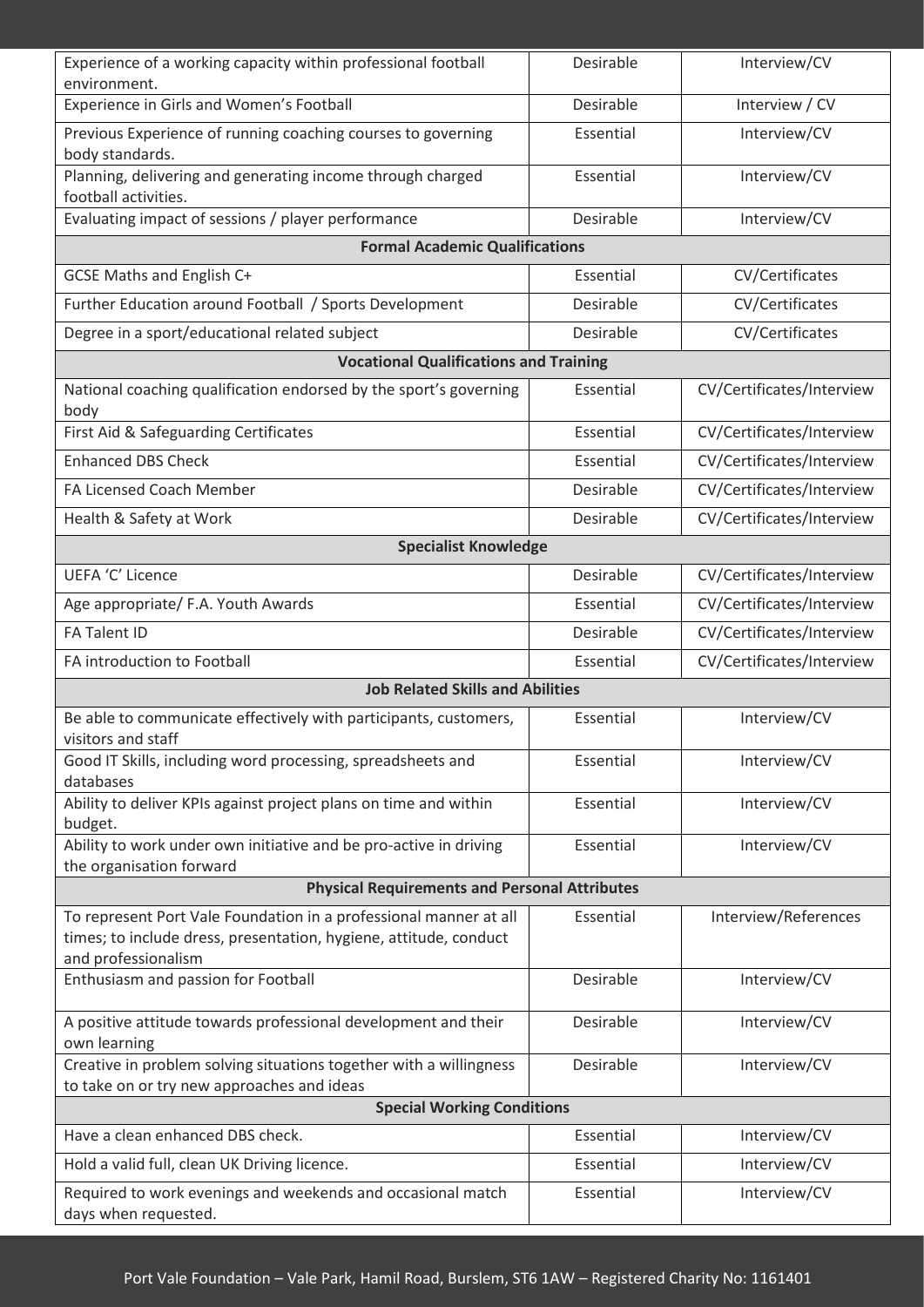| Reliable approach to working hours | Essential | Interview/CV/References |
|------------------------------------|-----------|-------------------------|

### **Safeguarding Statement**

Port Vale Foundation are committed to safeguarding the welfare of children and adults at risk and require all employees to share this commitment and promote the welfare of these groups. Applicants will be asked about any previous convictions, cautions, reprimands, including those that are considered 'spent' as defined by the Rehabilitation Offenders Act 1974 (Exceptions) Order 1975 (Amended 2013). Appointment to this role is subject to a satisfactory Enhanced DBS Check (with children's barred list check) and references.

**Equality Statement**